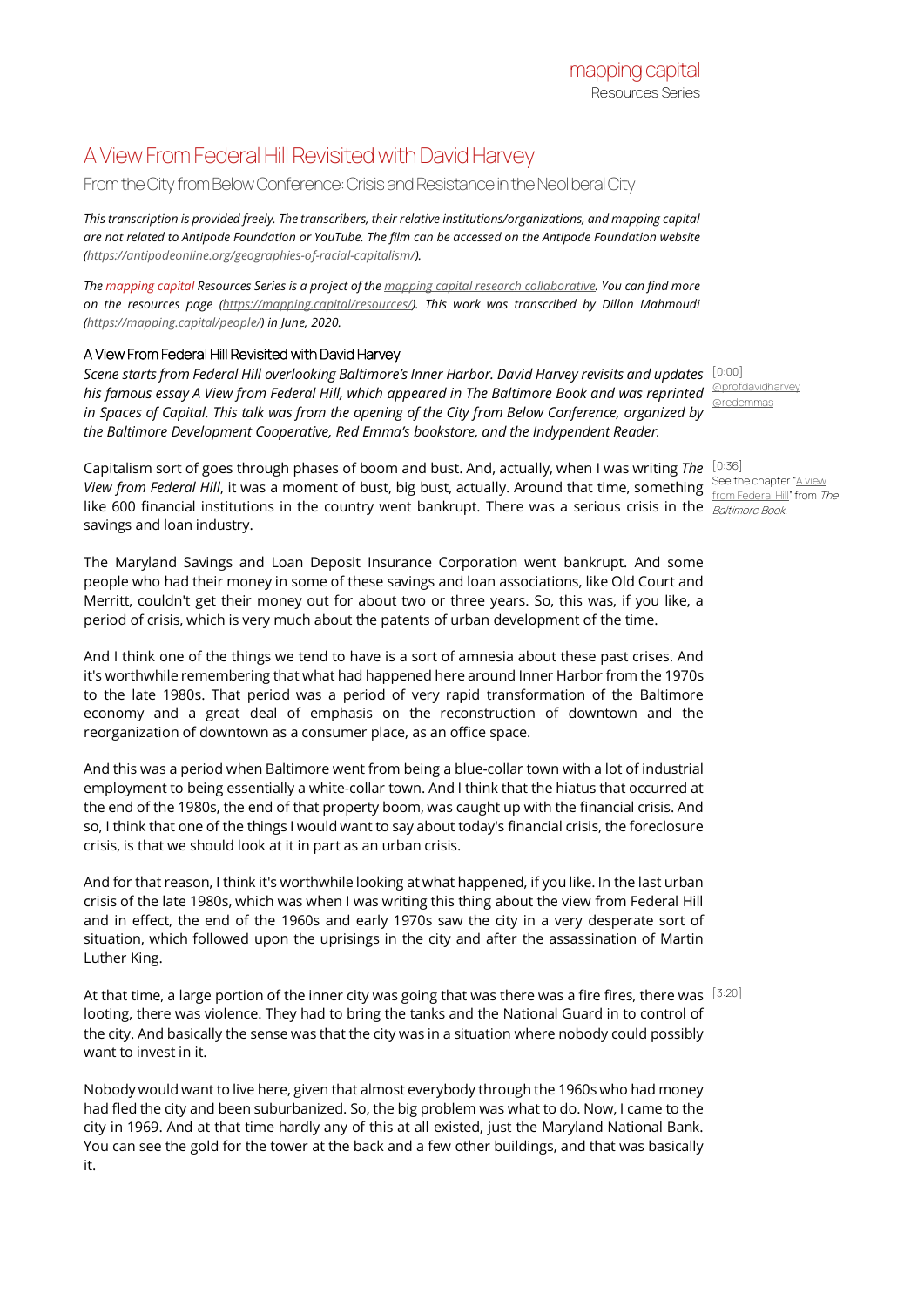And the big question was how to revitalize this part of the city. How to bring things back into [M. Gordon "Reds" Wolman](https://en.wikipedia.org/wiki/M._Gordon_Wolman) town. And there were a coalition formed of all sorts of people, you know, business people who was Chair of Johns were interested in revitalizing the city for commercial purposes. But also, you would say liberals  $\rm_{Environment}$  Engineering and others who had some sort of passionate involvement in the city. And one of the people who Department. had passionate involvement that saw that time was the chair of the department at Johns Hopkins that I just joined, a guy called Reds Wolman and "Reds" stands for the color of his hair, not his politics. And he became very involved in the city and housing questions and employment questions, even though he was a physical scientist he was deeply committed to the idea of trying to bring the back the city in a more humane kind of way.

And on that, for that reason, he took over and decided to try to work with questions of housing See Absolute Rent and in the city. And I got then involved myself a lot in what was going on in the low-income housing in the city and got to know the city pretty well from that perspective and then started to recognize Engencial Institutions' with what was going on here in terms of the commercial development.

Now, the idea came up around 1970 ... what to do in the wake of the eruptions that had occurred in 1968? And the idea came that you would run a city fair. And the idea was that this is a city of neighborhoods, very diverse neighborhoods with different ethnic backgrounds Lithuanian, Polish and the neighborhoods still had a very strong ethnic character, so the idea was to try to bring the city together around the idea that this is a city of ethnic neighborhoods and that therefore we should have a collective fair where we all came together in a sense to reassert that this was a city that was worth living in.

It was a city worth being part of. The city fair occurred in 1970 and it was pretty much a great success. And within two or three years, the city fair it was bringing in two million people downtown.

That was a very important demonstration, if you like, that the city was not necessarily dead. That  $^{[06:31]}$ therefore there was a possibility to try to reconstruct downtown. Which would bring, if you'd like, initially the population of the city together. And then as time went on, of course, bring people in from outside.

And to that end, Rouse, who was at that time a pioneer of urban redevelopment of this kind, [James W. Rouse](https://en.wikipedia.org/wiki/The_Rouse_Company) of the suggested that he would build some sort of pavilions and harbor place type thing. And there was a big argument about where he should do it and how he should do it. And the initial idea was that he would be given the power plant over there and that he would convert that inside. He basically said, no, that's not a good idea. I'm a real estate developer and real estate developers know this is very great importance of location, location, location. And I want this corner down here. The trouble was, this corner down here was public land. And there was a big fight over the big question of whether he would be allowed to build on that public land. And there was a referendum, I think in 1975 on that on that question, very narrowly won referendum for the commercial interests to be able to rebuild this part of the center of the city this way.

Now at that time also there were other proposals. One of the proposals I really like is the science museum over here. And one of the things that's very peculiar about its design is you notice it has a solid brick backside. And that's because over here in Sharp-Leadenhall, it was an African American population.

Hopkins' Geography and

[the Structuring of Space](https://onlinelibrary.wiley.com/doi/abs/10.1111/j.1467-8330.1974.tb00580.x)  By Governmental and Lata Chatteriee.

Moss-Rouse Company.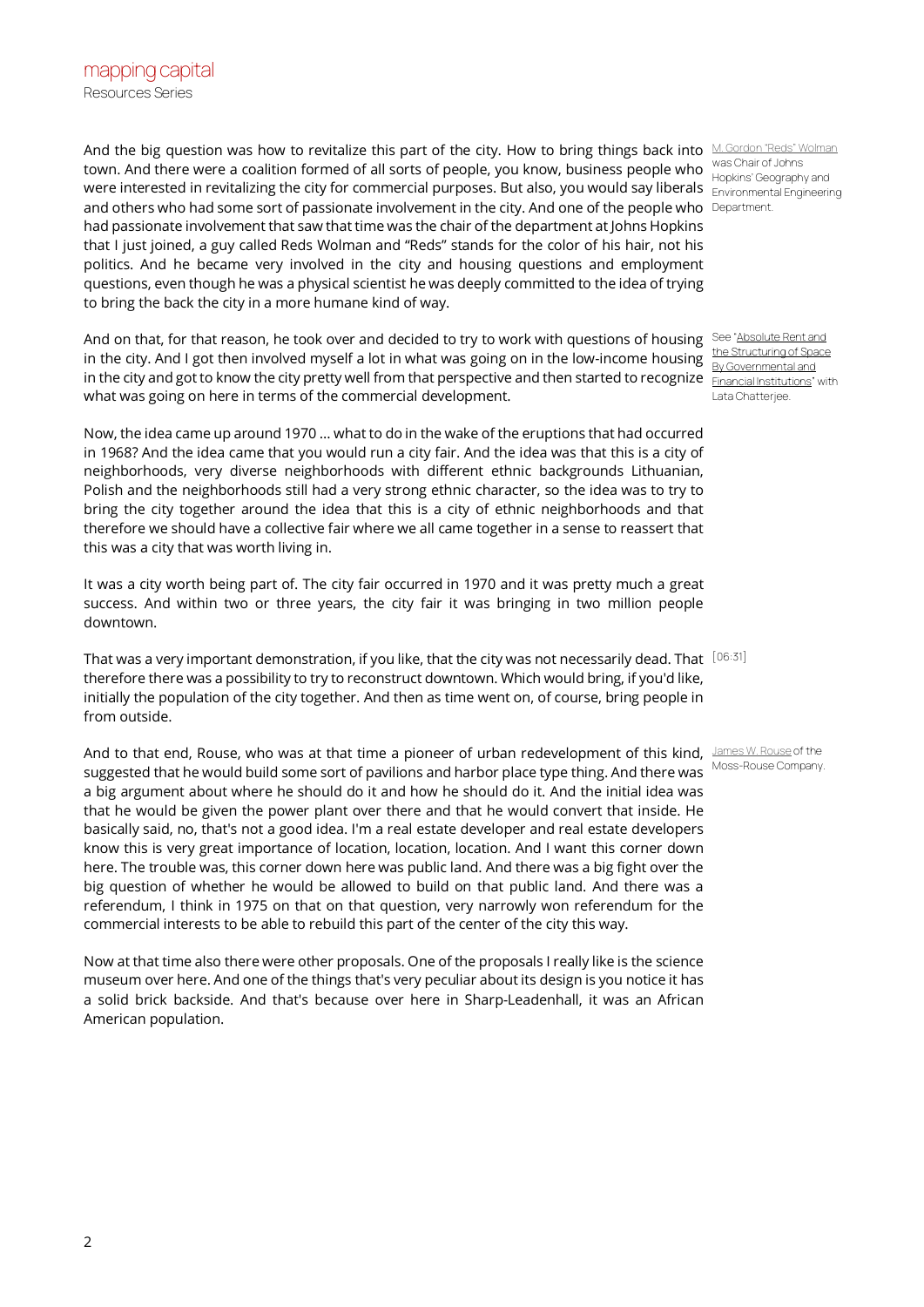And there was a terrific fear that there, you know, they would raid the city, trash the windows, this kind of thing. So, it's actually built as a military establishment. It's kind of an outpost of the Inner Harbor to try to defend against the possible violence that might come from that Sharp-Leadenhall whole kind of African American population. It didn't really matter because within about 10 years, gentrification had taken over Sharp-Leadenhall, and so they disappeared. But you're left with a horrible, horrible design of the Maryland Science Center that they still have a terrible time trying to reorganize in such a way as to make it a civilized place to be.

So that was one of the first, if you like, buildings that came in here and then after that Rouse built William Schaefer, a the pavilions and then there was a tremendous kind of period where public subsidies were democrat, was mayor of coming in. And this was a period when Mayor Schaefer, was elected I think in 1971, became the  $_{[1987]}$ mayor and really espoused this notion of a public private partnership. And interestingly, at that time, the banks were very reluctant to invest in the city. So, what Schaffer did was to set up a reconstruction bank of his own kind of a private, quasi-public entity which created, in effect, what many people came to call a "shadow government". These were where the real decisions were being made. And this is something I think is really important to think of right now, because if a mayor can do that in order to get commercial development going, why can't a mayor build up something of that kind to try to get actually more social justice in the city, a better kind of division of goods and services and all the rest of it in the city?

In other words, there are ways in which you can bypass normal banking practices if you want. And I think that's a very important issue today. My own view is, right, today that we probably need to set up some of the equivalent of a National Reconstruction Bank, although maybe we don't call it bank, but something of that kind that can actually deal with the catastrophic effects of the foreclosure crisis on the ground in many parts of the country and deal with the fact that homelessness is rising at the same time as vacant buildings are cropping up all over the place and abandoned buildings, all over the place.

The crazy system in California of tent cities arising in the midst of sort of empty, abandoned housing, which seems to me is an invitation to invasion and taking them over and all the rest of it. But that could be done with official support.

If you had a kind of institution that was prepared to sort of say, OK, we're going to take over that housing and bring the people in. Anyway, what then followed was a whole series of tremendous subsidies that came from the city to try to get commercial activity in here. The building over there, the glass building, which is the Hyatt building, that was, I think, about half a million dollars. The Hyatt put about half a million dollars into thirty-five million.

The rest of it was actually built by the city.

And the idea was that the city owned the walls and the Hyatt owned the interior. It was a very peculiar kind of sort of arrangement for many years. That tall building over there, the Harbor Towers, was actually built on very prime land for almost nothing.

I mean, again, it was subsidized. The guy who built it promised he would actually put a lot of money into revitalizing the area around Lexington Market, largely African American sort of shopping area. But of course, the guy never did anything of the sort.

He built the building, got rid of the properties and then sort of disappeared from town. So, this is the sort of thing that was going on at this at this time in this Harbor area. But that was supposed to compensate for the tremendous wave of job closures. And the job closures in the late 1990s were really pretty catastrophic. In some cases, you're just dealing, as was Bethlehem Steel, way down there, with the reduction of the work force.

Baltimore from 1971 to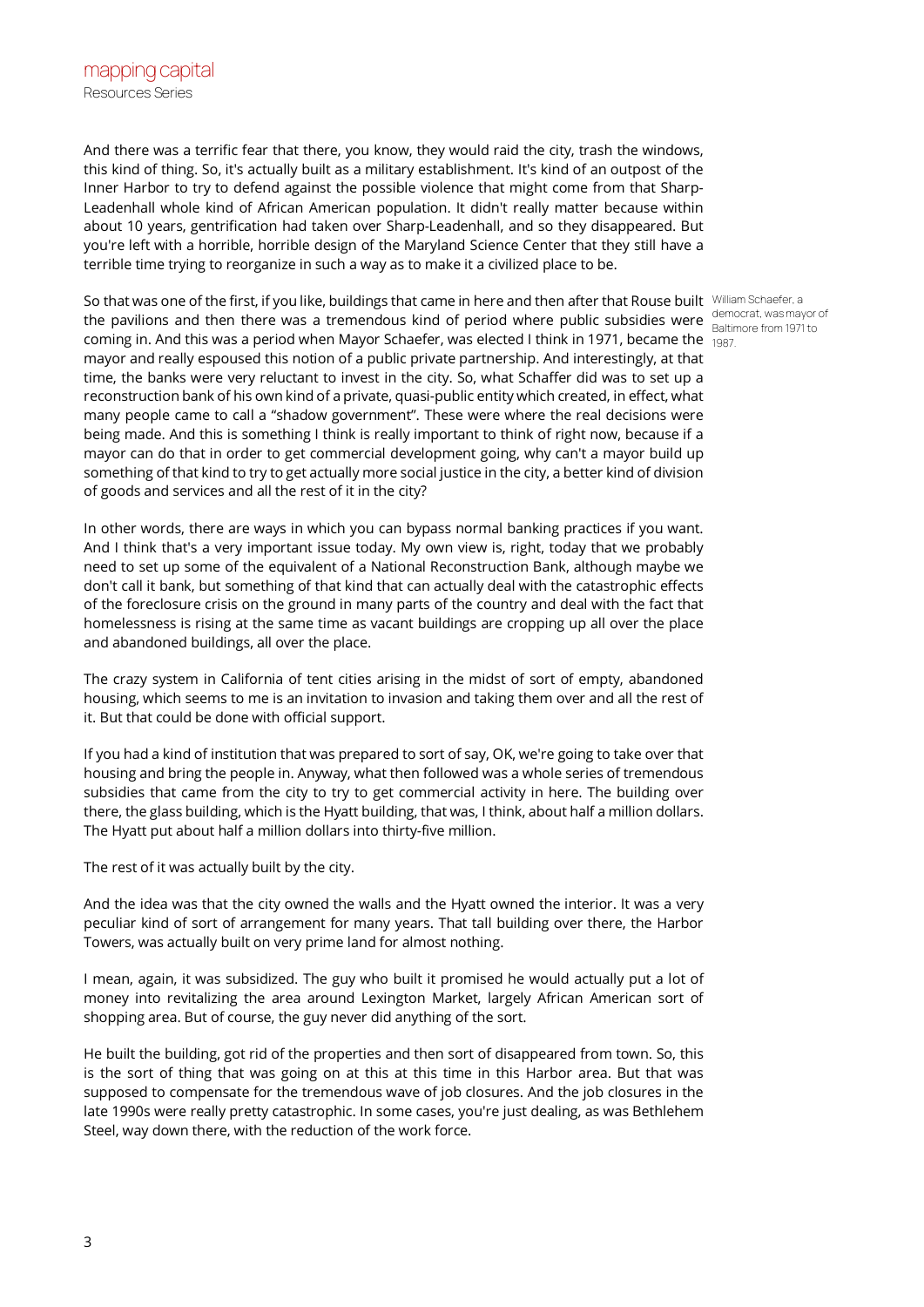But in other cases, you have Western Electric and all the rest of it down here that were actually just closing down, losing three thousand five hundred jobs or something of that kind abandoning. So that was a time, like I said, when Baltimore started to become a white-collar city rather than a blue-collar city. And, of course, this this area right here, which I hadn't seen this new building down here because I've haven't been here for a while. But this area down here was the Bethlehem Steel ship repair yards and this area over here, there was an area over here that used to have the union hall and the ship repair yards closed down about 1983, 85.

And this was when the boom was on. And somebody saw this as a great space where you could actually build all sorts of stuff. Now, the interesting thing about this was the city became so heavily involved that you had a situation where actually the investments in the inner city were not really paying off.

I mean, the argument always was, well, if we get this stuff downtown, then the taxes are going to you know, the property taxes are going to be high and we're going to then be able to use that money to provide services to the rest of the city. But by the time you got to the middle of the 1970s and even into the 1980s, you were not taxing the downtown to its full capacity at all.

And in fact, you making net losses. A lot of the time in terms of the service provisions for the downtown and all the rest of it. So, in a sense, the public was subsidizing the corporate sector all of the time and at the same time finding it wasn't getting enough profitability.

And out of this came a process which I sort of call "feeding the downtown monster". What in effect happens is that a wave of investment comes in and it doesn't pay off. And so, you have another wave of investment in the hope that it'll help the first wave to pay off and then maybe the first wave does start to pay off. But the second way it hasn't isn't paying off. So, you need a third round of investment that the second wave pay off. And so, it goes on. And so, you get this kind of process. What you see around here is wave after wave of investment, much of it publicly subsidized. I mean, I'm not sure how much of this was publicly subsidized, but a lot of it is publicly subsidized in the hope that one day you'll get your money back and that one day you'll have sufficient money coming out of this to be able to fix the rest of Baltimore. Well, I haven't been traveling around Baltimore, but coming in on the train this morning, I know that a lot of East Baltimore is not being fixed. And there are large areas of the city that are still as catastrophically served as they were before. And everything I've seen of the data suggests that that when you when you look at the data in terms of social conditions and all the rest of it, the city is no better off than it was, say, maybe 30, 40 years ago that the rich have got richer, as always happens, and the poor have remained poor.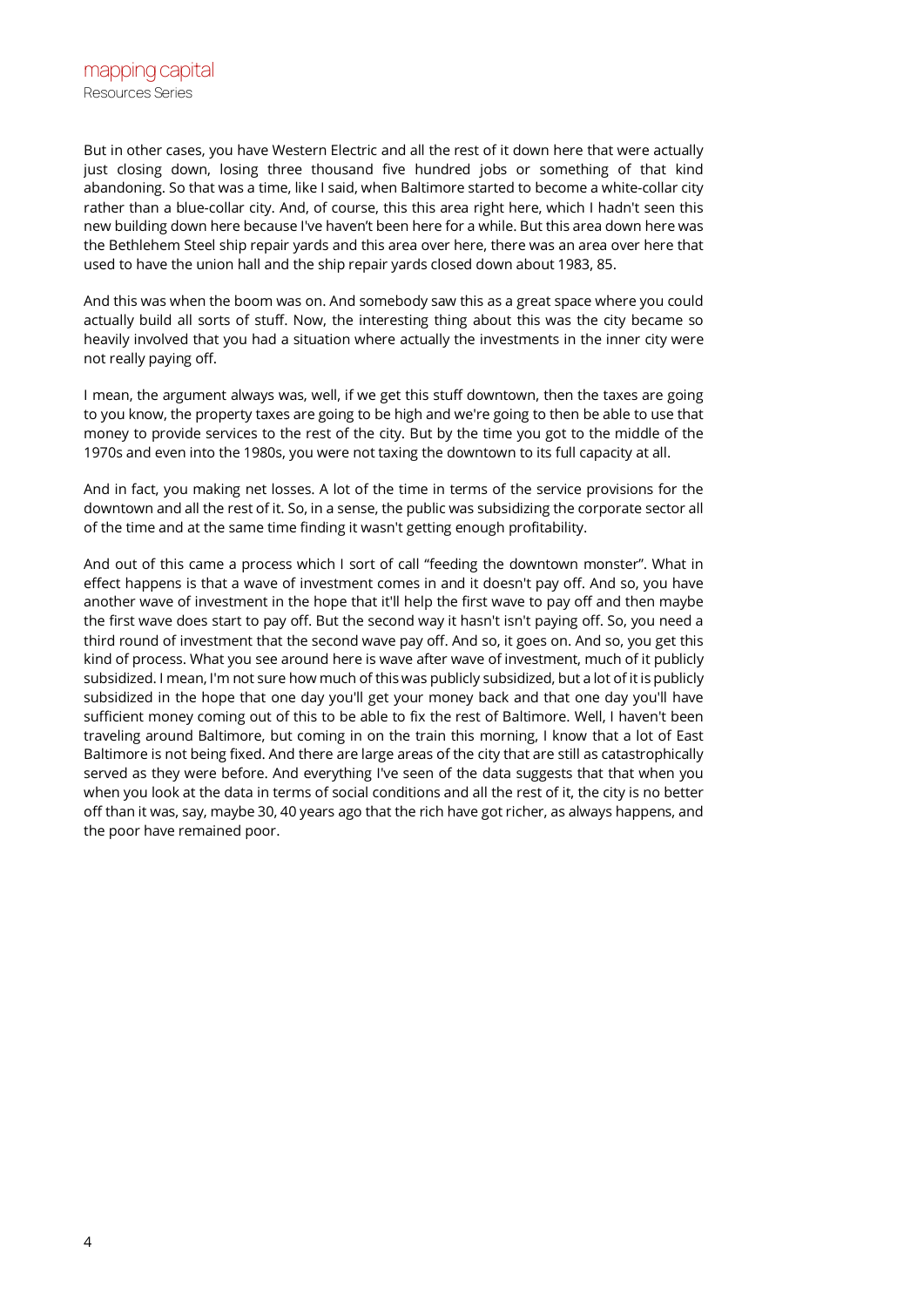And that is essentially it's been a class divide in which you create a dual city. And this is the city we see and we say, oh, well, isn't Baltimore doing well, you know? But the idea that the city can do well while the people do poorly never seems to cross people's minds. But in effect, that has been the story about Baltimore all along, that the most of the city has not been touched by all of this, except to the degree that you happen to live in and get in the way of the expansion. So, that when you look at what's going on in East Baltimore, you know, the sort of the Gold Coast down to Canton and all the rest of it, what you'll find is a process of gentrification and displacement. You'll find institutions like Johns Hopkins Hospital, of course, they're using this eminent domain and getting people out of there. You'll find the same thing happening as coalitions of public and private institutions get together and decide on some renewal project in another part of the city. And the famous kind of thing that I really learned in the in that housing research, which I did a long time ago, back in 1970s. And at that time, I only had just begun to read people like Marx and Engels. And there was this wonderful line in Engels about the housing questions that said the bourgeoisie has only one way to solve its housing problem. It moves it around. And actually, that at that time, I kind of remember saying that to a meeting. Somebody said, what a brilliant insight. Insight. Where'd you get that from? And I said, Well, I got it from Engels. And they said, Oh, does he work at the Brookings Institution?

But I said, it is a fantastic insight in the sense that the whole problem gets moved around to get the dynamism. It gets really sort of such that that in a sense, even the powers that be are not really in control of it. They find themselves forced every step to kind of go, well, we've done this. We've now got to do that, because if we don't do that, what we just did won't make any sense. So, there's a kind of a logic, if you like, to the whole way in which the system keeps going and expands at the same time as that logic absolutely forecloses upon.

Well, I shouldn't use that word, really, but it does foreclose on any possibility of actually solving the real root of social and economic and political impoverishment. And this seems to me to be one of the crucial things to recognize. That even though this looks dramatically different, there are in a sense, similar processes going on all the time. And the degree of popular participation in all of this is in itself rather negligible. I can recall when I was here there were all these protests about the Marriott and there were hearings in city council and we went to the city council and 99 percent of the people in the city council were saying, no, we don't want that. We don't need it. It's kind of sad.

What are you doing this? And everybody listened very dutifully and said, yes, we would take it into account. And then, of course, next day they announced they're going to build it. And this is a sort of truth that this goes on and on and on.

And this, of course, is happening in New York, where I now live. And there is, in fact, almost no urban democracy. And I think the reconstruction of urban democracy right now is actually one of the big, big issues that we face.

But it was one of the big issues that existed back in the 1970s and 1980s. And it's something that existed back in the 1960s.

So, it is a perpetual kind of kind of problem. It's who has, one of my favorite terms, the right to the city and who exercises the right to the city. And it's very clear and it was particularly clear the late 1960s when I first came here, that the right to the city was effectively held by three major financial institutions. There were three major banks in the city, and they dominated everything and public institutions, also did, but private institutions as well.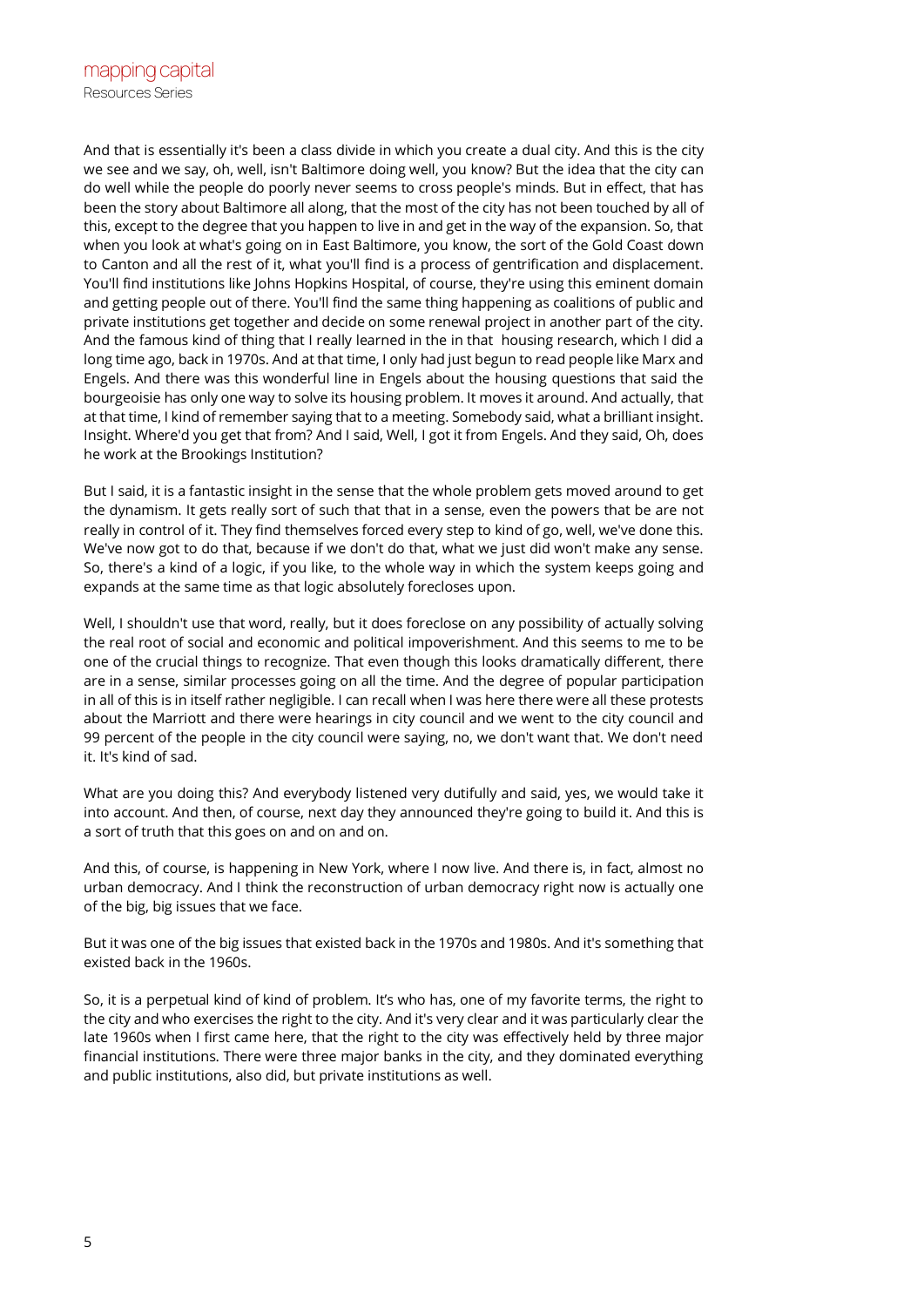It turned out that the three big banks were very well represented on the board of trustees of Johns Hopkins University and the power of Johns Hopkins University and Hospital. And all the rest of it is also one of the big players that decides what shall happen in this city and how it shall happen. When they set up an urban health initiative some years ago it became clear that one of the issues they were concerned about was the fact that Johns Hopkins Hospital was in a census tract with one of the lowest life expectancies in the whole of the United States. And this was an embarrassment. It was an embarrassment. It was also politically difficult when you had, you know, famous people coming to have treatment that they had to pass through this kind of thing. So obviously, the plan was to try to gentrify the whole area around, to try to get people out of there.

And the other thing which turned out in a meeting, I was really quite surprised when they said this sort of thing. They said, well, you know, there was a time when Medicaid was very profitable for us. We made money on it. But now Medicaid, you know, the capping of Medicaid has made it no longer profitable for us. So actually, we lose money on Medicaid patients. They made money on Medicaid patients in the 1960s, early 1970s, and then they started to lose money on Medicaid patients. So, we don't want to have Medicaid patients and what's the best thing to do?

Well, remove poor people from around the hospital and we won't have as many Medicaid patients, as simple as that. I mean, I suggested, well, maybe they should bus them to the backyard of the University of Maryland or something like that and put them over in that area. I mean, this is the kind of thinking which is, again, about moving the problem around. If you've got a difficulty move it around, move it around. And what we're seeing here is a consequence, I think, of that all of that moving around.

Now there are other sort of things you can see from here and I can go round and talk about very specific issues.

But the building next to the one with the gold, you can just see at the back of the IBM building, there's little with a flag on top of it.

That was built by one of those crazy savings and loan institutions back in the 1980s. It was the Merritt building and what the savings and loan were doing was essentially engaging in what we have now got used to calling "Ponzi schemes" that were offering very good rates of return to savers, but they were using savers money to pay off rates of return.

And at the same time, they were building spectacular buildings like this one, very tall building. And but then they went bankrupt and eventually that had to get taken over. I think the head of that one went to jail for 10 years for fraud and eventually got taken over by Citibank.

So, as you go around these buildings, you see all these kinds of stories of chicanery and all the rest of it. Domino sugar itself has a very interesting sort of history.

This city, of course, a long time ago was a very strong merchant capital kind of place.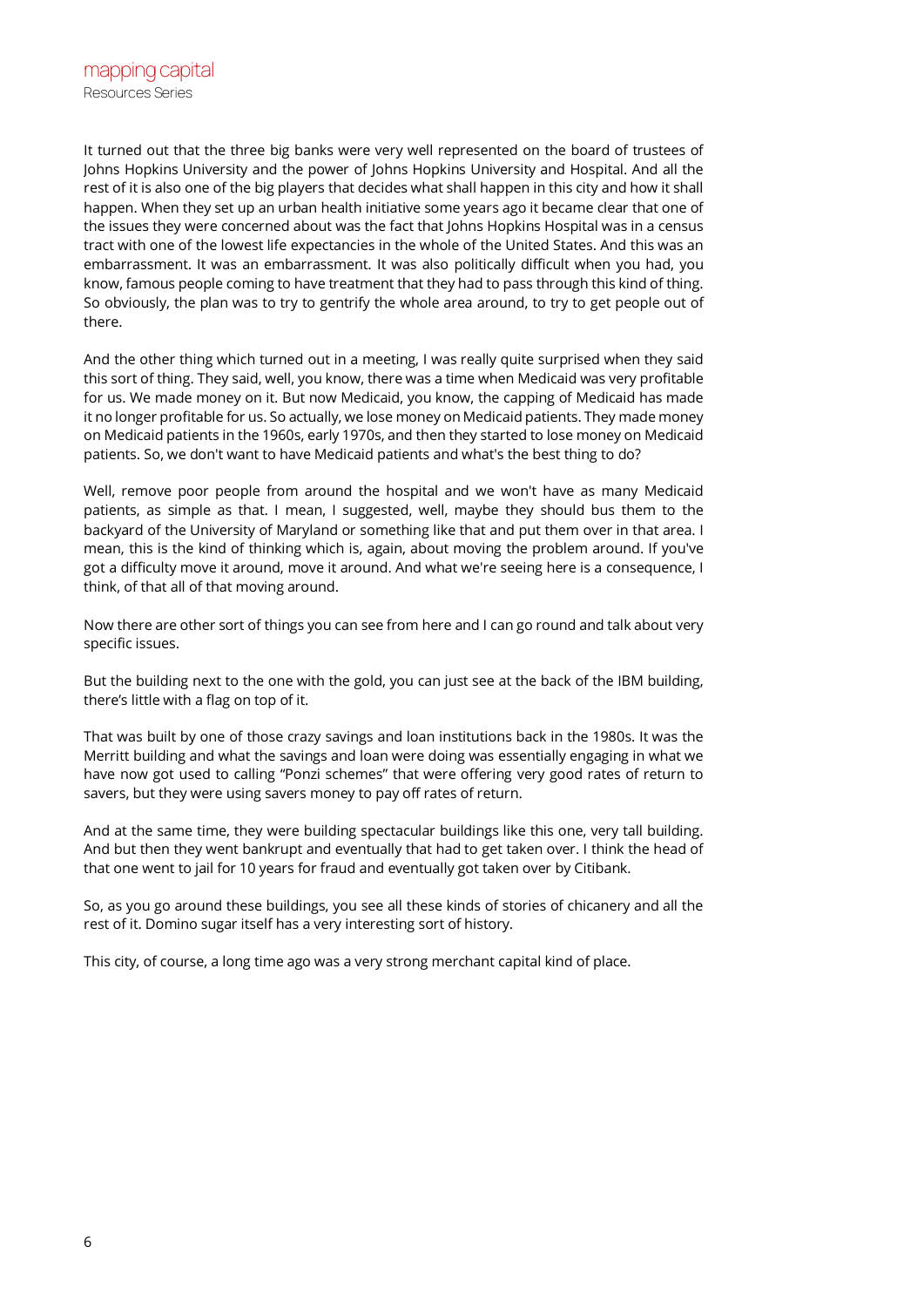And, actually, the Cuban sugar trade was a very big issue. And relations with Latin America were a very big issue here, which accounts for something which is noted in the Baltimore book, which I was thinking is rather cute, which is that there is a statue to Simón Bolívar in Roland Park. Now, I wouldn't imagine Roland Park would be in favor of a Bolivarian revolution, as we now understand it, but at that time you can understand the merchants thought were very much in favor because Simón Bolívar was opening up Latin America for their trade. They were backing him to some degree and so, there is this statue in this bourgeois sort of neighborhood of the city to Simón Bolívar. And of course, after the revolution, the sugar trade with Cuba diminished. And then there was the big question of where was the sugar going to come from. So, the sugar business has long been big here.

And that's a residual, if you like, of the time of Baltimore's history, when this was a merchant capital center rather than an industrial capital center. Industrial capital started to take off big time in the 1920s, 1930s and really consolidated very big in World War Two. World War Two was the time when the steel industry, the shipbuilding industry, all of those elements, industries, all of those things. That's when Baltimore became, if you like, a very solid sort of blue-collar town. And at that time, there was a very strong migration of African Americans, particularly from the Carolinas, even the Lumbee Indians who still exist over in Fells Point. They still have their sort of community over there, came from North Carolina at that time to work in the shipbuilding industry and the iron and steel industry. So, this was a big period of migration of industrial labor.

And then, of course, after World War Two, when things quieted down, a lot of that population suffered the same fate of Rosie the Riveter. And they basically were told to go home, but they didn't go home. They stayed in the city. And that was then when you started to find some of the racial tensions beginning to become very, very, very difficult in the city during the 1950s, 1960s.

So these are the if you like, many of the themes that that strike me when you look at this scene, I think that, you know, one of the, again, one of the things that I would I would really want to emphasize is to really try to imagine how much of this could have been built without public money and how much public money and how much public investment is involved in here.

And this was a hallmark of the Schaefer administration, which I think the city is suffering from and has suffered from all along. But Schaefer, in effect, destroyed the educational budget of this city. There was no expansion in education moneys at all during the 1970s-1980s. In effect, you devastated the city school system and took those resources and put it into building this kind of thing. And I think that this is something that again has had a catastrophic effect upon education in this city. And of course, the prospects of what you might call almost a lost generation of people who are being deprived of a decent access to a decent education as a result of those kinds of catastrophic defunding policies of the public educational system.

Leaving you, of course, with the irony that this city has some of the best schools in the country, but they're all private. And the public education system is still pretty much of a disaster, as I understand it now.

So, these are the sorts of issues that crop up here. And I think right now, in the midst of this particular financial crisis, I think we have to ask a whole set of questions about the degree of subsidy which is going to corporate America and the financial institutions in particular, because it strikes me that ever since the 1970s, what in effect we've had on that front is a system which is based on protecting the financial institutions at all costs at the expense of the people, save the financial institutions, screw the people.

And, you know, I cannot imagine that you can look at the current processes which are going through Congress in which Obama is pushing without agreeing that this is exactly the same story all over again.